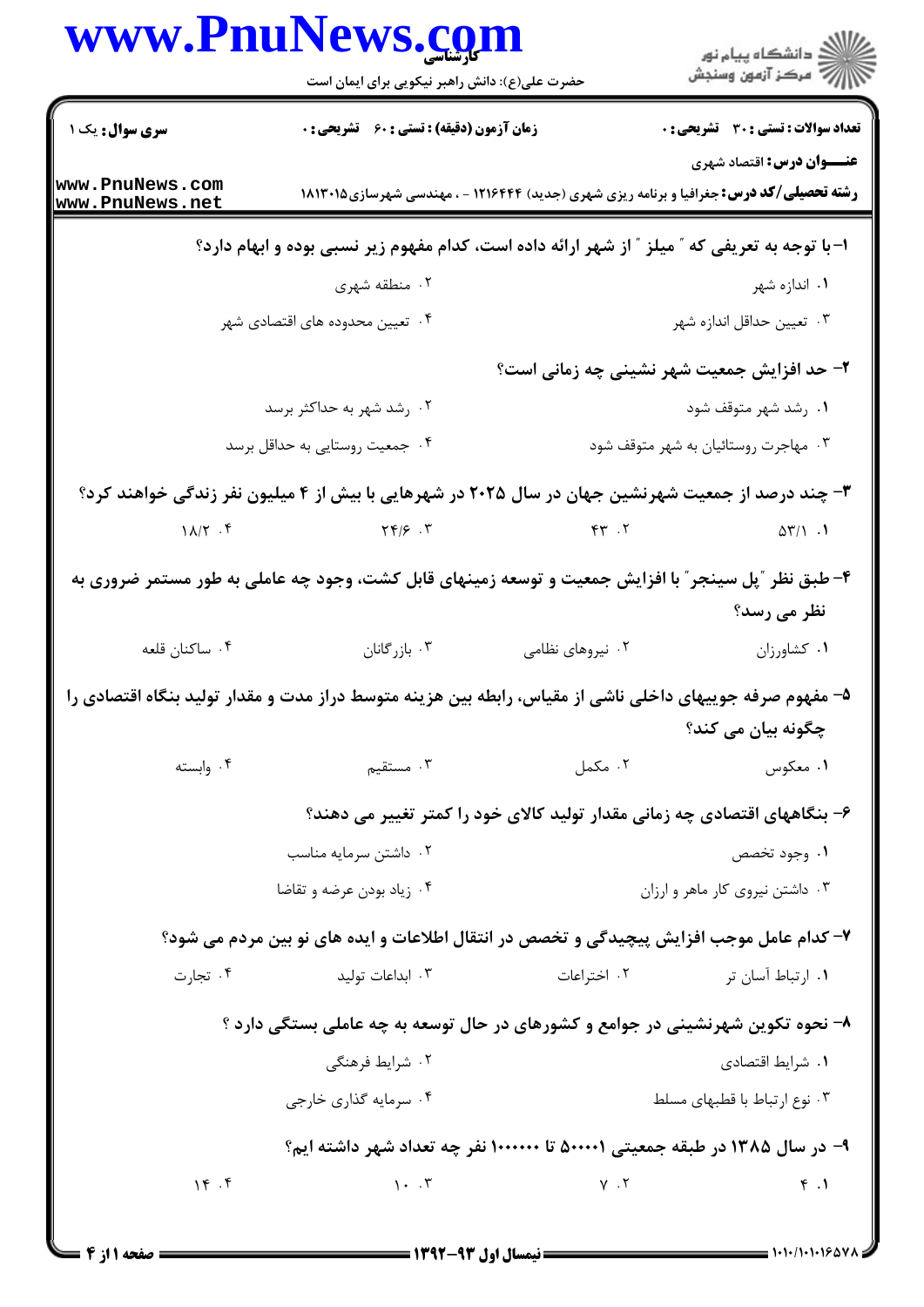|                                    | www.PnuNews.com                                                                                          |                   | ر<br>دانشڪاه پيام نور)<br>اڳ مرڪز آزمون وسنڊش                                                  |
|------------------------------------|----------------------------------------------------------------------------------------------------------|-------------------|------------------------------------------------------------------------------------------------|
|                                    | حضرت علی(ع): دانش راهبر نیکویی برای ایمان است                                                            |                   |                                                                                                |
| <b>سری سوال :</b> ۱ یک             | <b>زمان آزمون (دقیقه) : تستی : 60 گشریحی : 0</b>                                                         |                   | <b>تعداد سوالات : تستی : 30 ٪ تشریحی : 0</b>                                                   |
|                                    |                                                                                                          |                   | <b>عنـــوان درس:</b> اقتصاد شهری                                                               |
| www.PnuNews.com<br>www.PnuNews.net |                                                                                                          |                   | <b>رشته تحصیلی/کد درس:</b> جغرافیا و برنامه ریزی شهری (جدید) ۱۲۱۶۴۴۴ - ، مهندسی شهرسازی۱۸۱۳۰۱۵ |
|                                    |                                                                                                          |                   | +۱- در دوره رشد سریع شهرنشینی در ایران، ضعف بخش خصوصی نتیجه چیست؟                              |
|                                    | ۰۲ کاهش سرمایه گذاری در بخش ساختمان                                                                      |                   | ٠١. اصلاحات ارضي                                                                               |
|                                    | ۰۴ مازاد اقتصادی در دست دولت                                                                             |                   | ۰۳ صدور نفت                                                                                    |
|                                    |                                                                                                          |                   | $^9$ در فرمول روش ارزش فعلی ( $\frac{R}{I}$ ) حرف آ نشان دهنده چیست $^9$                       |
| ۰۴ میزان اجاره                     | ۰۳ میزان کاهش قیمت                                                                                       | ۰۲ ارزش زمین      | ۰۱ نرخ بهره                                                                                    |
|                                    | ۱۲- براساس کدام نظریه، تولید کنندگان برای به حداکثر رساندن سود خود تا آن مقدار از عوامل تولید استفاده می |                   | کنند که ارزش محصول نهایی آنها با قیمتشان برابر شود؟                                            |
| ۰۴ محصول نهایی                     | ۰۳ تولید نهایی                                                                                           | ۰۲ بهره وري نهايي | ۰۱ سود نهایی                                                                                   |
|                                    | ۱۳- چه کسی در مدل خود برای مکان یابی خانوار، هم قابلیت دسترسی به محل کار و هم خدمات را در تابع مطلوبیت   |                   | خانوار گنجانده است؟                                                                            |
| ۰۴ سیگال                           | ۰۳ پارک                                                                                                  | ۰۲ آلنسو          | ۰۱ موث                                                                                         |
|                                    | ۱۴- با توجه به خصوصیت صرفه جویی ناشی از مقیاس، بنگاههای تولیدی که به تقاضای تمام منطقه شهری برای         |                   |                                                                                                |
|                                    |                                                                                                          |                   | كالايشان احتياج دارند، بهترين مكان استقرار كجاست؟                                              |
|                                    | ۰۲ مرکز مناطق مسکونی                                                                                     |                   | ۰۱ مرکز شهر                                                                                    |
|                                    | ۰۴ به قیمت زمین بستگی دارد                                                                               |                   | ۰۳ مرکز کاربری اداری                                                                           |
|                                    | 1۵– در چه صورت متوسط قیمت واحد مسکونی در یک شهر کمتر و جمعیت آن شهر بیشتر خواهد شد؟                      |                   |                                                                                                |
|                                    | ۰۲ کاهش تراکم ساختمانی                                                                                   |                   | ۰۱ با تراکم ساختمانی                                                                           |
|                                    | ۰۴ افزایش تراکم ساختمانی                                                                                 |                   | ۰۳ تعيين محدوده قانوني شهر                                                                     |
|                                    |                                                                                                          |                   | ۱۶- با توجه به شرایط طبیعی و جغرافیایی شهر گرگان توسعه شهر به چه سمتی است؟                     |
| ۰۴ شرق                             | ۰۳ غرب                                                                                                   | ۰۲ جنوب شرق       | ۰۱ شمال غرب                                                                                    |
|                                    |                                                                                                          |                   |                                                                                                |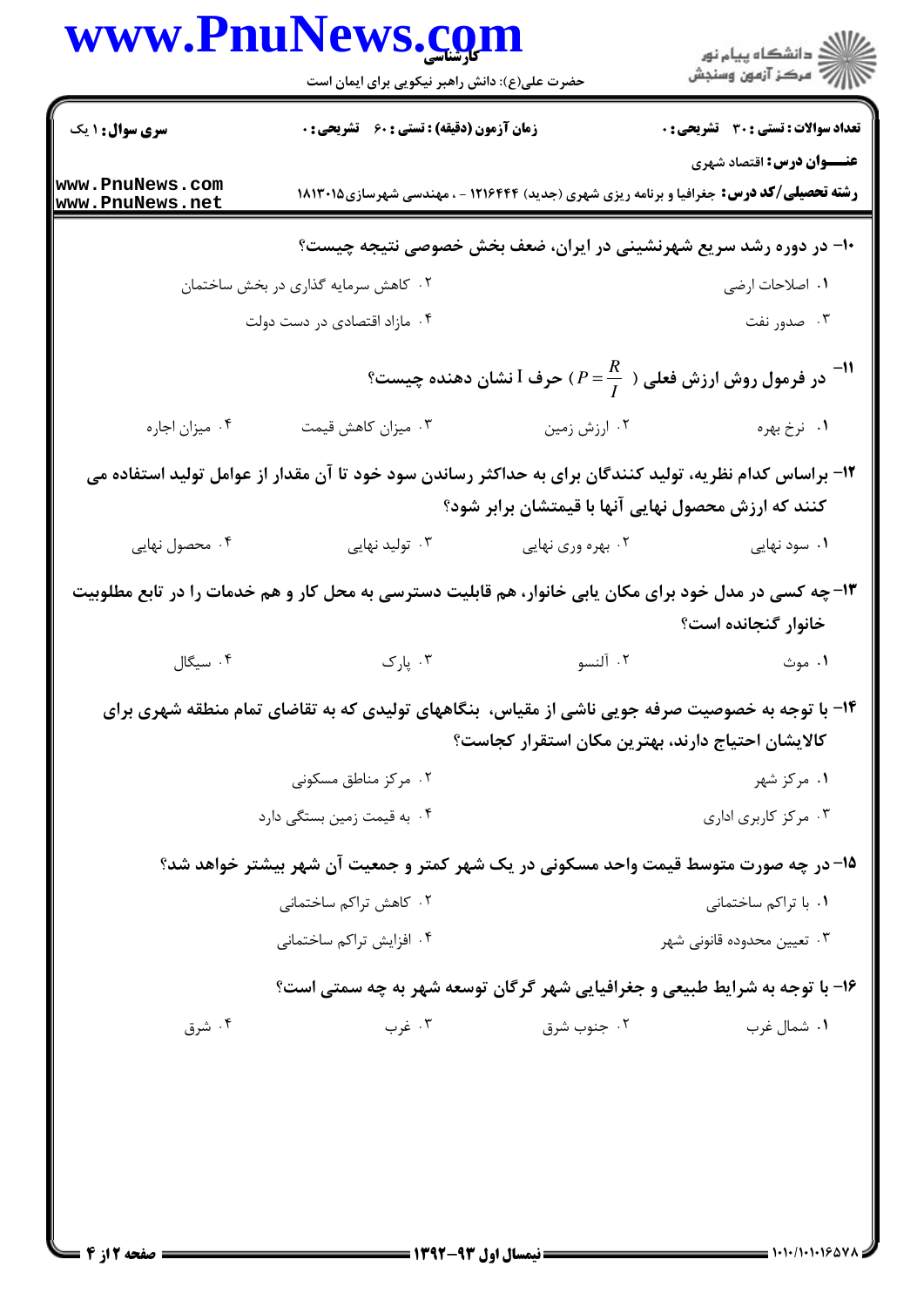